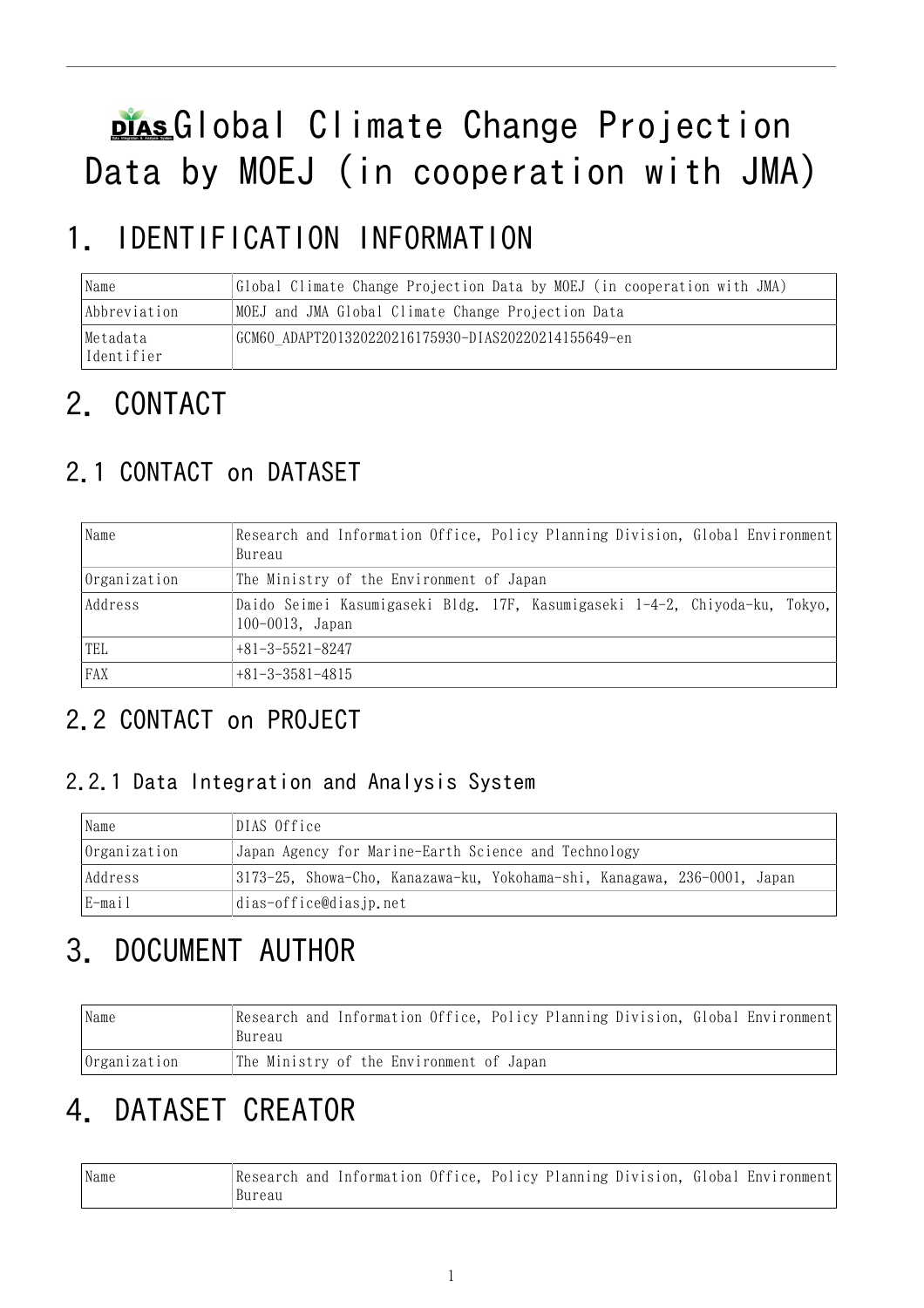Organization The Ministry of the Environment of Japan

### 5. DATE OF THIS DOCUMENT 2022-02-16

# 6. DATE OF DATASET

creation : 2014-03-31

publication : 2014-03-31

# 7. DATASET OVERVIEW

## 7.1 Abstract

This dataset is the output data of GCM60, the global climate change projection model provided by Meteorological Research Institute, as part of the project which aims to provide detailed climate change projections around Japan for adaptation planning.

## 7.2 Topic Category(ISO19139)

climatologyMeteorologyAtmosphere

## 7.3 Temporal Extent

| Begin Date                  | 1984-09-01       |
|-----------------------------|------------------|
| End Date                    | $ 2100-08-31$    |
| Temporal<br>Characteristics | 3hourly or daily |

## 7.4 Geographic Bounding Box

| North<br>latitude      | bound $90$   |     |
|------------------------|--------------|-----|
| West<br>longitude      | bound $-180$ |     |
| Eastbound<br>longitude |              | 180 |
| South<br>latitude      | bound $-90$  |     |

## 7.5 Grid

| Dimension Name | Dimension Size Resolution Unit<br>(slice number of)<br>the dimension) |            |
|----------------|-----------------------------------------------------------------------|------------|
| row            | 640                                                                   | (km)<br>60 |
| column         | 320                                                                   | (km)<br>60 |
| vertical       | 64                                                                    | (level)    |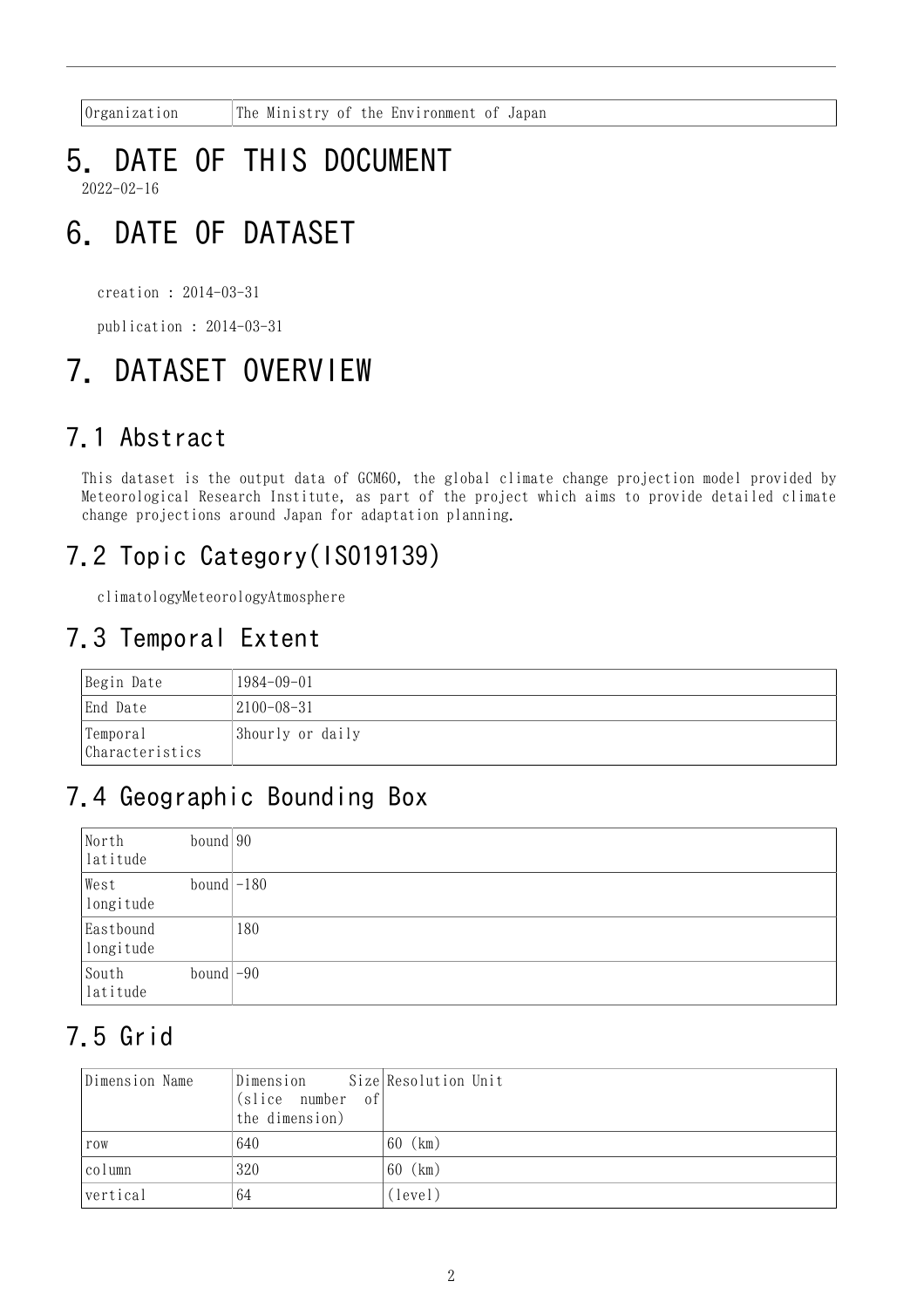## 7.6 Geographic Description

## 7.7 Keywords

### 7.7.1 Keywords on Dataset

| Keyword Type | Keyword                               | thesaurus<br>Keyword<br>Name |  |
|--------------|---------------------------------------|------------------------------|--|
| theme        | GLOBAL CHANGE > Global climate models | AGU                          |  |
| theme        | GCMD science<br>Atmosphere            |                              |  |
| theme        | Climate                               | <b>GEOSS</b>                 |  |

### 7.7.2 Keywords on Project

#### 7.7.2.1 Data Integration and Analysis System

| Keyword Type | Keyword                                     | Kevword <br>Name | thesaurus |
|--------------|---------------------------------------------|------------------|-----------|
| theme        | DIAS > Data Integration and Analysis System | No Dictionary    |           |

### 7.8 Online Resource

You can download this dataset from DIAS. : [https://data.diasjp.net/dl/storages/filelist/](https://data.diasjp.net/dl/storages/filelist/dataset:214) [dataset:214](https://data.diasjp.net/dl/storages/filelist/dataset:214)

### 7.9 Data Environmental Information

## 7.10 Distribution Information

| name   | version | specification                                                           |  |  |  |
|--------|---------|-------------------------------------------------------------------------|--|--|--|
| binary |         | Meteorological Research Institute GCM60 output data(raw<br>binary data) |  |  |  |

## 8. DATA PROCESSING

### 8.1 Data Processing (1)

8.1.1 General Explanation of the data producer's knowledge about the lineage of a dataset

binary : raw data

#### 8.1.2 Data Source

| Data Source Citation Name | Description of derived parameters and processing |
|---------------------------|--------------------------------------------------|
|                           | techniques used                                  |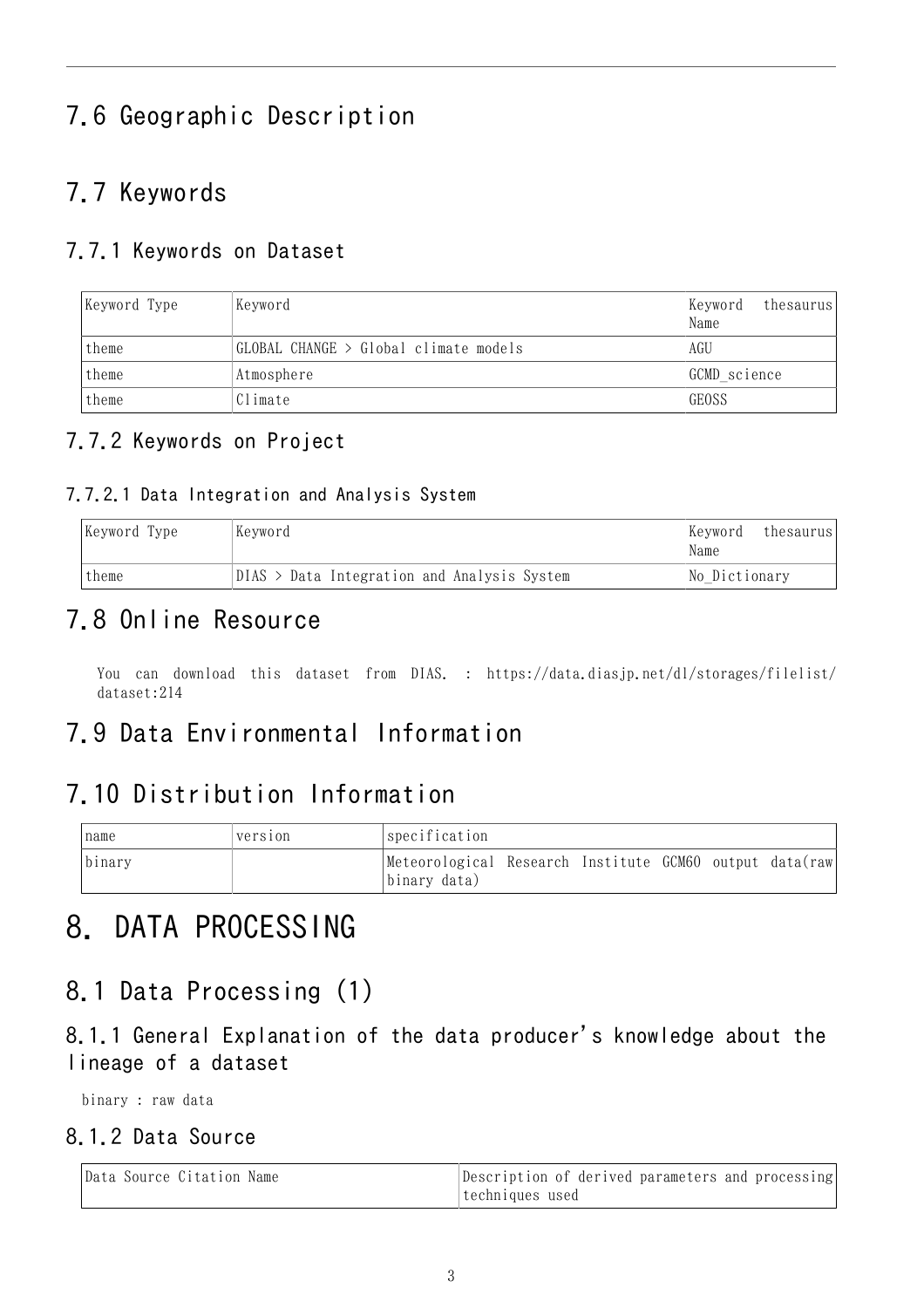## 9. DATA REMARKS

[List of variables]

sfc\_avr\_3hr (Time Scale:3 hour) -------------------------------------------------------------- PRECIPI Total Precipitation kg/m\*\*2/s FLLH latent heat flux W/m\*\*2 FLSH sensible heat flux W/m\*\*2 DLWB Downard Longwave Radiation at the Bot W/m\*\*2 ULWB Upward Longwave Radiation at the Bot W/m\*\*2 DSWB Downward Shortwave Radiation at the Bot W/m\*\*2 USWB Upward Shortwave Radiation at the Bot W/m\*\*2 PPCI Convective precipitation kg/m\*\*2/s SNP Snow Precipitation kg/m\*\*2/s ROF Total Runoff kg/m\*\*2/s CSDLWB Downard Longwave Radiation at the Bot (Clear Sky W/m\*\*2 CSDSWB Downward Shortwave Radiation at the Bot (Clear S W/m\*\*2 CSUSWB Upward Shortwave Radiation at the Bot (Clear Sky W/m\*\*2 TCLOUD Total cloud amount % ------------------------------------------------------------- sfc\_snp\_3hr (Time Scale:3 hour) -------------------------------------------------------------- TA Surface Air Temperature at 2m K UAOPN Surface Zonal Velocity at 10m at open space m/s VAOPN Surface Merid. Velocity at 10m at open space m/s QA Surface Air Specific Humidity at 2m kg/kg WSL010 H2O SOIL upper 10cm kg/m\*\*2 TGEF Effective Ground temperature (Radiation) K PS SURFACE PRESSURE Pa --------------------------------------------------------------

--------------------------------------------------------------

 $\top$ 

sfc2\_avr\_day (Time Scale:Day)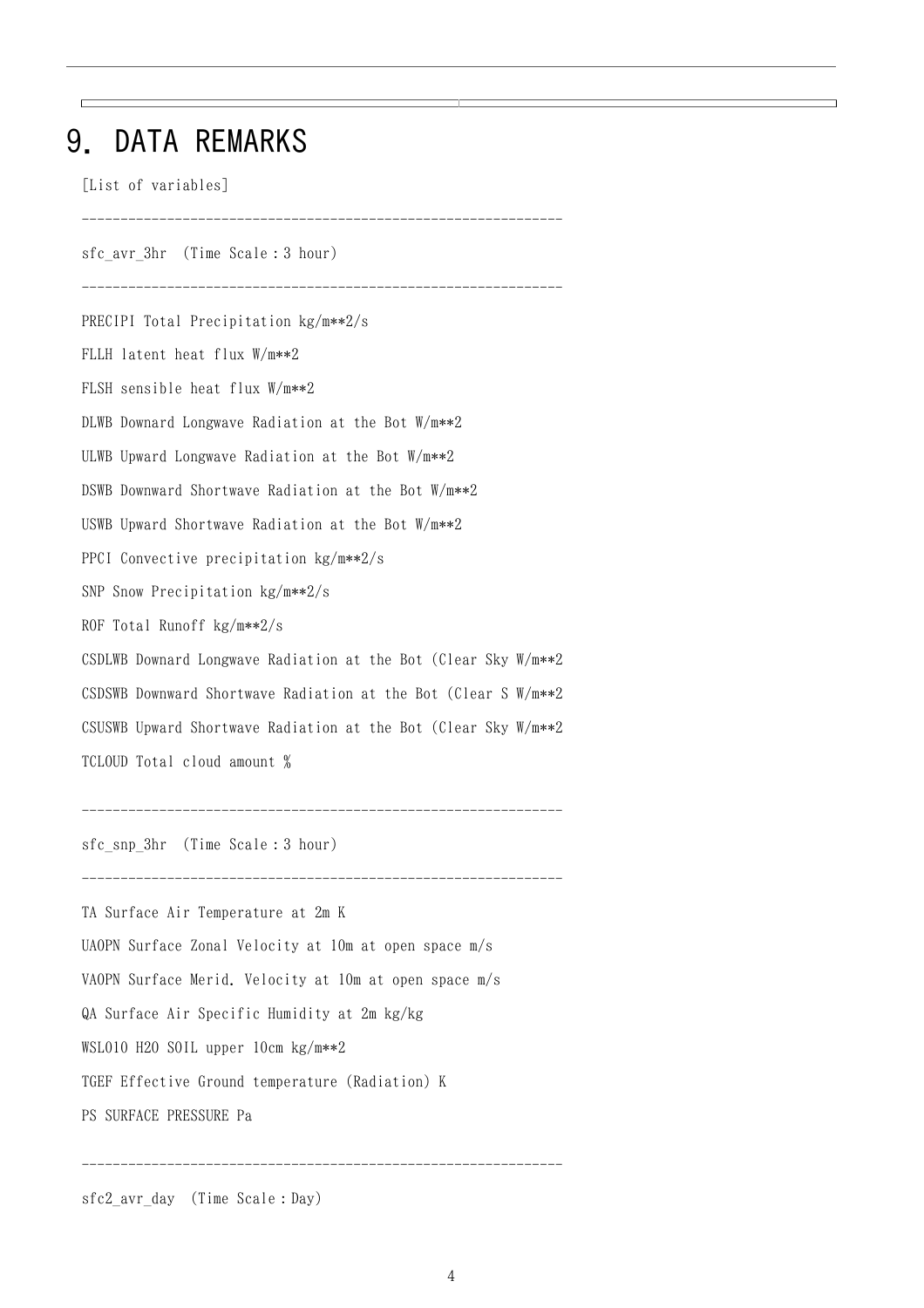10m at open space m/s VAOPN Surface Merid. Velocity at 10m at open space m/s QA Surface Air Specific Humidity at 2m kg/kg TGEF Effective Ground temperature (Radiation) K PS SURFACE PRESSURE Pa SLP SEA LEVEL PRESSSURE Pa FLSH sensible heat flux W/m\*\*2 DLWB Downard Longwave Radiation at the Bot W/m\*\*2 DSWB Downward Shortwave Radiation at the Bot W/m\*\*2 ULWB Upward Longwave Radiation at the Bot W/m\*\*2 USWB Upward Shortwave Radiation at the Bot W/m\*\*2 EVSPS water vapor flux kg/m\*\*2/s WSL010 H2O SOIL upper 10cm kg/m\*\*2 H2OSLT H2O SOIL (total) kg/m\*\*2 WETSL1 fraction of H2O in SOIL L1 0-1 WETSL2 fraction of H2O in SOIL L2 0-1 WETSL3 fraction of H2O in SOIL L3 0-1 TMPSL1 TMP SOIL L1 K TMPSL2 TMP SOIL L2 K TMPSL3 TMP SOIL L3 K TMPSL4 TMP SOIL L4 K ROF Total Runoff kg/m\*\*2/s CVRSNWA Snow Coverage 0-1 SNP Snow Precipitation kg/m\*\*2/s SWE Snow water equivalent kg/m\*\*2 DEPSNW Snow Depth \* CVRSNWA M

--------------------------------------------------------------

## 10. DATA POLICY

### 10.1 Data Policy by the Data Provider

1. These data sets are to be used only for scientific research, or educational or political purposes. Commercial use and exploitation of these data sets are prohibited. (Users shall keep in mind that the dataset creator may verify the purposes of their use.)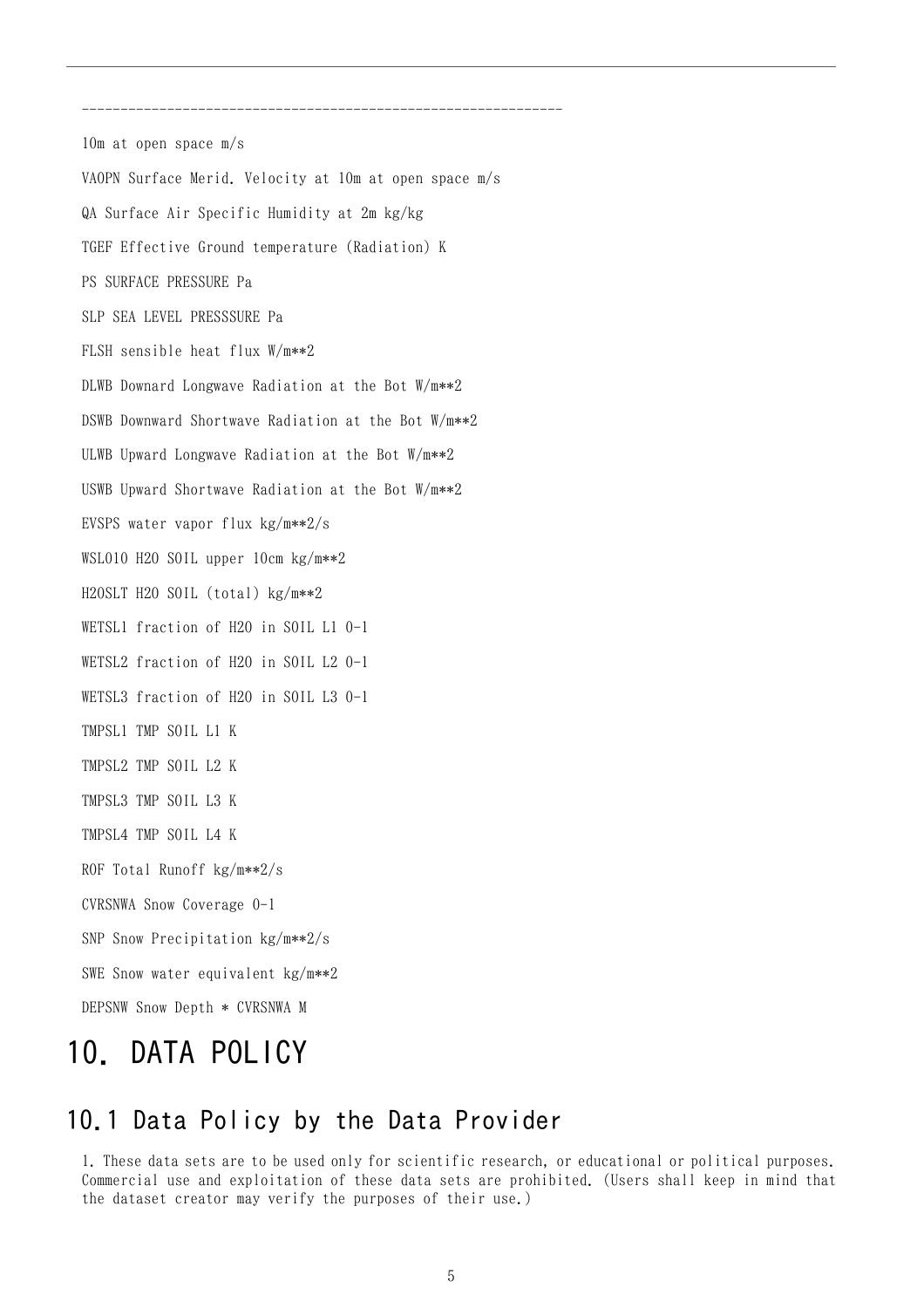2. Any modification or change of the original these data sets is prohibited.

3. Any Re-export or transfer of the original data sets to a third party is prohibited.

4. The origin of these data being used for any publication of scientific results must be acknowledged

and referenced in the publication, with the "quotation" given below as an acknowledgement.

5. Whenever these data sets are used for publication of scientific results, the author(s) shall send a copy of the respective publication, preferably in an electronic form or in a separate printed version, to the "Contact" as indicated above.

### 10.2 Data Policy by the Project

#### 10.2.1 Data Integration and Analysis System

If data provider does not have data policy, DIAS Terms of Service (https://diasjp.net/en/policy/) and DIAS Privacy Policy (https://diasjp.net/en/privacypolicy/) apply.

If there is a conflict between DIAS Terms of Service and data provider's policy, the data provider's policy shall prevail.

## 11. LICENSE

## 12. DATA SOURCE ACKNOWLEDGEMENT

### 12.1 Acknowledge the Data Provider

Whenever this data set is used for any academic presentations, and any publication of scientific results, the author(s) shall specify the following acknowledgement.

"This work uses the data set produced and provided in the FY2013 and FY 2014 climate change projection project conducted by the Ministry of the Environment of Japan. This data set is created and provided by using the climate models developed by the Meteorological Research Institute, in cooperation with the Japan Meteorological Agency, and the Program for Risk Information on Climate Change conducted by the Ministry of Education, Culture, Sports, Science and Technology of Japan. "

### 12.2 Acknowledge the Project

#### 12.2.1 Data Integration and Analysis System

If you plan to use this dataset for a conference presentation, paper, journal article, or report etc., please include acknowledgments referred to following examples. If the data provider describes examples of acknowledgments, include them as well.

" In this study, [Name of Dataset] provided by [Name of Data Provider] was utilized. This dataset was also collected and provided under the Data Integration and Analysis System (DIAS), which was developed and operated by a project supported by the Ministry of Education, Culture, Sports, Science and Technology. "

## 13. REFERENCES